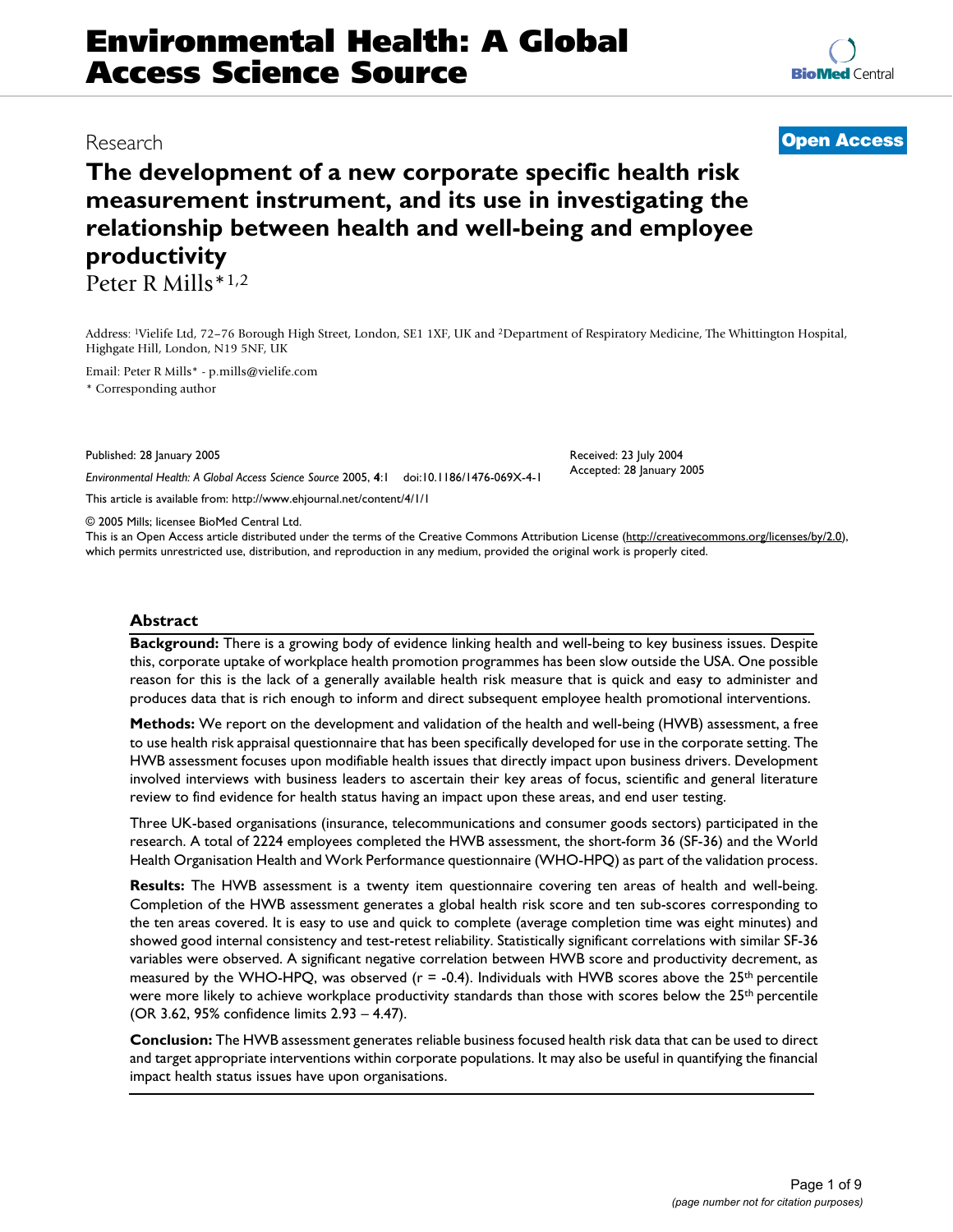# **Background**

The last decade has seen increasing interest in the health and well-being of the workforce. This has been driven partly by the increasing burden of direct healthcare costs, but also from a recognition that the economy within the developed world has appreciably changed[1,2]. The relative contribution of industry, compared with the service sector, to gross domestic product (GDP) has steadily declined since 1980. Industry now represents approximately 32% of GDP and services 66%[3]. With the shifting structure of the economy have come new challenges to occupational health physicians and human resource managers alike. A predominantly service-based economy has fewer tangible assets than its industrialised counterparts and the wealth that is generated is almost completely reliant upon the less tangible "human capital" of employees. It has therefore become an imperative to ensure that this human factor is optimised in order to meet business demands, especially during times of slow economic growth. In parallel with this greater business emphasis on the human factor has come a greater awareness of "postindustrialisation" health issues. These include stress and sleep dysfunction and conditions such as obesity and musculoskeletal pain that have arisen due to greater national wealth and an increasingly sedentary lifestyle [4- 6].

The evidence for the impact of many lifestyle factors upon long-term health is overwhelming. Smoking, excess alcohol intake, poor nutritional status, a sedentary lifestyle and psychological distress have all been associated with numerous diseases [7-10]. Indeed it has been estimated that about a quarter of all healthcare costs can be attributed to conditions directly resulting from easily modifiable lifestyle factors[11]. As well as the long-term consequences of lifestyle on the genesis of disease, there is increasing evidence of the short-term effects such factors have upon individual performance and productivity. Smoking, high body mass index (BMI) and psychological distress have all been shown to have a major impact upon employee productivity at work [12-14]. Additionally, it has been shown that those individuals who are physically active in their leisure time are less likely to have shortterm illness-related absence or experience musculoskeletal disorders [15-17].

With these issues gaining greater ascendancy in the corporate world, we saw a need for a short, easy to administer questionnaire that could capture this business critical health status information. By conducting a confidential survey of all employees, aggregated data can be used to provide a first step by which organisations can target and monitor appropriate population-based health interventions within their workforce. A key issue in conducting such surveys is maintaining individual privacy and ensuring confidentiality of information. The majority of US organisations who already conduct annual health surveys of their employee populations do so either via their occupational health departments or external third parties.

Although there are a number of general and specific health risk appraisal measures available for corporate use, they are either not well validated, suffer from being too long and cumbersome to administer, or cost an appreciable amount to use. In the case of health related quality of life measures, such as the SF-36, or specific stress indicators such as the general health questionnaire (GHQ), the data that is generated is not specific enough to direct health and well-being interventions within the corporate setting.

We report on the development and validation of the health and well-being (HWB) assessment, a free to use twenty item questionnaire. We also describe its use in assessing the impact employee health has upon productivity and performance.

# **Methods**

# *Questionnaire development*

Our principal aim was to develop a questionnaire that focused upon business pertinent health and well-being issues. A secondary aim was that it should be quick and easy to administer with the amalgamated results serving as a baseline from which employers can start to implement appropriate health promotion interventions within their employee populations.

We initially surveyed a sample of twelve business managers and executives to ascertain the key issues currently facing their organisations. Interviewees came from four different business sectors, namely (i) Technology (ii) Engineering (iii) Banking and Insurance and (iv) Public sector / Health. Interviews lasted no more than 30 minutes and were semi-structured, asking each interviewee to describe the key issues they faced in their day-to-day operations. We then searched the general and scientific literature for evidence of the effect health parameters have upon the issues identified. The key business issues facing our sample of corporate leaders could be categorised into four separate areas. Table [1](#page-2-0) shows these four key areas and summarises how health and well-being can directly impact upon them. Searches of Medline, Embase and PsycINFO were made from 1990 onwards using "productivity", "customer satisfaction", "customer service", "absence", "absenteeism", "medical cost" and "business risk" as key words or phrases.

Initial questionnaire development involved formulating items that corresponded with the health and well-being areas that impact upon the four key business issues. An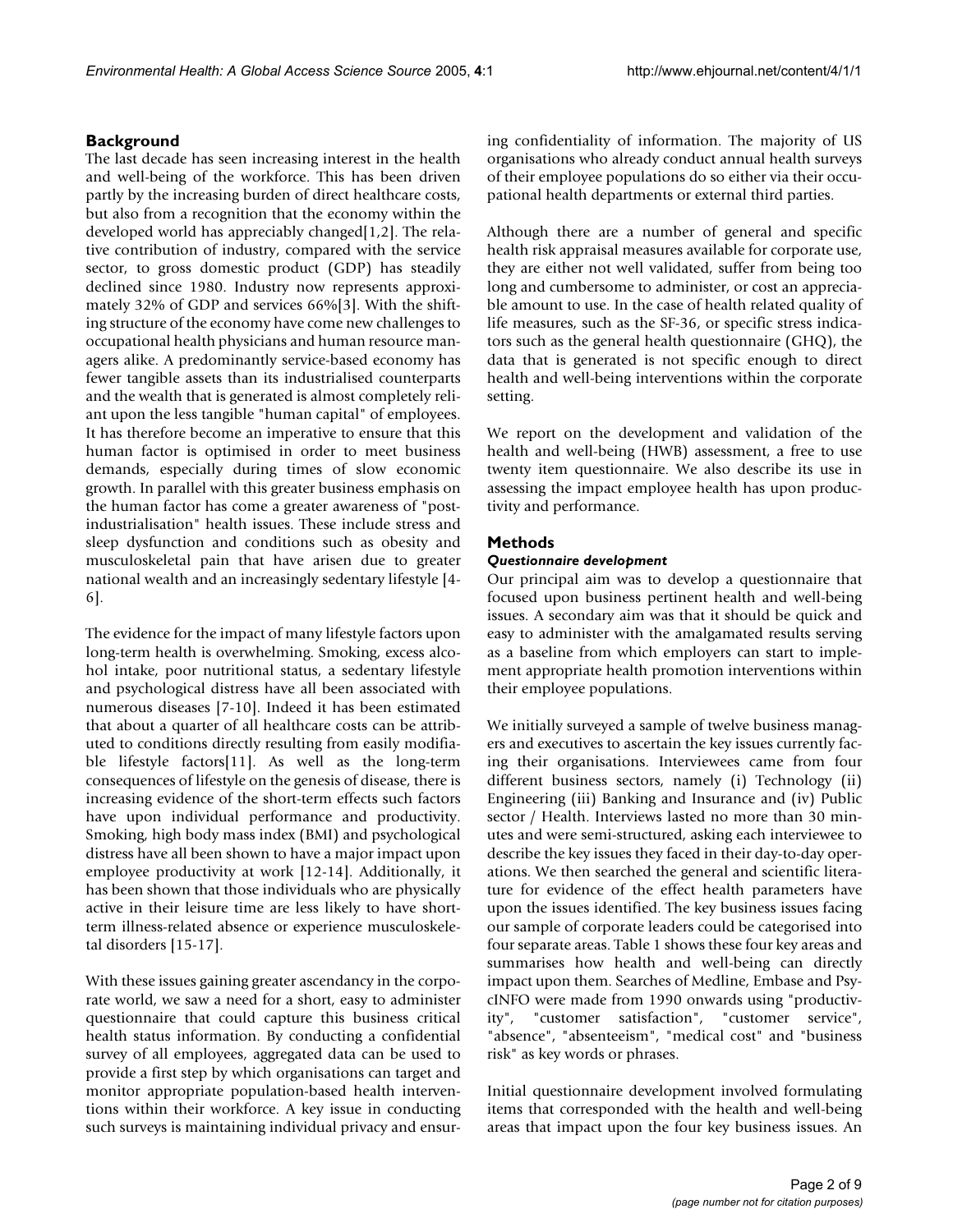| <b>Business Issue</b>                                                       | Increasing the<br>productivity of the<br>workforce                                                                                                                                                                                                                                                                                                                                                                                                                                                                                                               | <b>Improving customer</b><br>service and satisfaction                                                                                                                                                                                                                                                                                                                                                                                                             | <b>Reducing the costs of</b><br>ill-health                                                                                                                                                                                                                                                                                                                                                                                                                                                                                                                                                                                       | <b>Reducing potential</b><br>future business risks<br>and liabilities                                                                                                                                                                                                                                                                                                                                                                                                                        |
|-----------------------------------------------------------------------------|------------------------------------------------------------------------------------------------------------------------------------------------------------------------------------------------------------------------------------------------------------------------------------------------------------------------------------------------------------------------------------------------------------------------------------------------------------------------------------------------------------------------------------------------------------------|-------------------------------------------------------------------------------------------------------------------------------------------------------------------------------------------------------------------------------------------------------------------------------------------------------------------------------------------------------------------------------------------------------------------------------------------------------------------|----------------------------------------------------------------------------------------------------------------------------------------------------------------------------------------------------------------------------------------------------------------------------------------------------------------------------------------------------------------------------------------------------------------------------------------------------------------------------------------------------------------------------------------------------------------------------------------------------------------------------------|----------------------------------------------------------------------------------------------------------------------------------------------------------------------------------------------------------------------------------------------------------------------------------------------------------------------------------------------------------------------------------------------------------------------------------------------------------------------------------------------|
| Modifying effect of<br>employee health and well-<br>being on business issue | Many medical conditions<br>and risks (e.g. diabetes,<br>cardiovascular disease,<br>migraine, pain, respiratory<br>disease, high BMI, smoking,<br>excess alcohol<br>consumption) have a direct<br>impact upon the day-to-day<br>productivity of the<br>workforce<br>$[12, 14, 19, 22, 33]$ .<br>Sleep disturbance and<br>disruption has a significant<br>impact upon an individual's<br>performance during the<br>working day [34]<br>Psychological distress /<br>stress can have a profound<br>impact upon worker<br>productivity and<br>performance [21,35,36]. | Physical and mental health<br>are component factors in<br>developing employee<br>commitment, job<br>satisfaction and a "climate<br>for service" within an<br>organisation. Via these<br>areas the health and well-<br>being of employees is likely<br>to be an indirect<br>contributor to customer<br>service and satisfaction<br>$[37-40]$ .<br>Employee attitude and job<br>satisfaction directly affect<br>sales increases and<br>customer satisfaction. [37]. | High risk health status (e.g.<br>poorly controlled medical<br>conditions, sub-optimal<br>nutritional status, lack of<br>physical activity, high levels<br>of psychological distress)<br>are associated with greater<br>medical care expenditure<br>and higher levels of<br>absence [13,28,41-44].<br>Musculoskeletal issues are<br>the commonest cause of<br>long-term sickness absence<br>in manual workers. [45].<br>Corporate health and well-<br>being programmes have<br>been shown to produce a<br>return on investment by<br>decreasing medical care<br>costs, worker<br>compensation costs and<br>absence [30,31,46-48]. | Improving physical fitness<br>within the workforce can<br>reduce voluntary staff<br>turnover [49].<br>Union backed employee<br>stress-related liability<br>claims have risen four-fold<br>since 1999, posing a<br>significant risk to the<br>business [50].<br>Early retirement due to<br>illness is placing a significant<br>burden upon pension plans.<br>Musculoskeletal and<br>psychological issues are the<br>two most frequent health<br>related reasons for early<br>retirement [51]. |
| Domains within HWB<br>assessment that help<br>quantify issue                | <b>Medical Health</b><br>Pain<br>Body Mass Index<br><b>Smoking Status</b><br><b>Alcohol Consumption</b><br>Sleep Status<br>Symptoms of Stress                                                                                                                                                                                                                                                                                                                                                                                                                    | Overall HWB Score<br>Symptoms of Stress<br>Job Satisfaction                                                                                                                                                                                                                                                                                                                                                                                                       | Medical Health Nutritional<br><b>Balance Physical Activity</b><br>Symptoms of Stress Pain<br>Overall HWB Score                                                                                                                                                                                                                                                                                                                                                                                                                                                                                                                   | <b>Physical Activity Symptoms</b><br>of Stress<br>Pain                                                                                                                                                                                                                                                                                                                                                                                                                                       |

#### <span id="page-2-0"></span>**Table 1: Business Pertinent Health & Well-being Issues**

Following interviews with executives and managers the key issues for businesses could generally be classified in one of four main areas; (i) increasing the productivity of the workforce, (ii) improving customer satisfaction, (iii) reducing the costs associated with employee ill-health and (iv) reducing potential future business risks and liabilities. For all four we found evidence for a modifying effect of health and well-being. The table shows the four identified business areas, the impact employee health and well-being has upon these areas and the domains included within the HWB that assess these areas.

initial set of 40 questions was tested and discussed in one to one interviews and focus group discussions. Thirty-five employees and managers, from companies in the four industry sectors described previously, participated in these sessions. Question changes and selection were an iterative process, with the final questionnaire formulated after three rounds of small group testing and one round of initial data collection from 100 volunteers. This background research and subsequent refinement led us to construct a 20-item questionnaire covering ten areas of health and well-being (see additional file 1: Appendix), which we termed sub-indices. The ten areas were:

- Medical health status
- The presence of pain
- Habitual levels of physical activity
- Nutritional balance
- Sleep status
- Symptoms of stress
- Job satisfaction
- Smoking status
- Alcohol consumption
- Body mass index

We used a combination of 5-point Likert scales and structured multi-choice questions. Six of the ten areas were assessed by single item "global" questions, including a modification of the non-exercise estimation of  $VO<sub>2</sub>$  max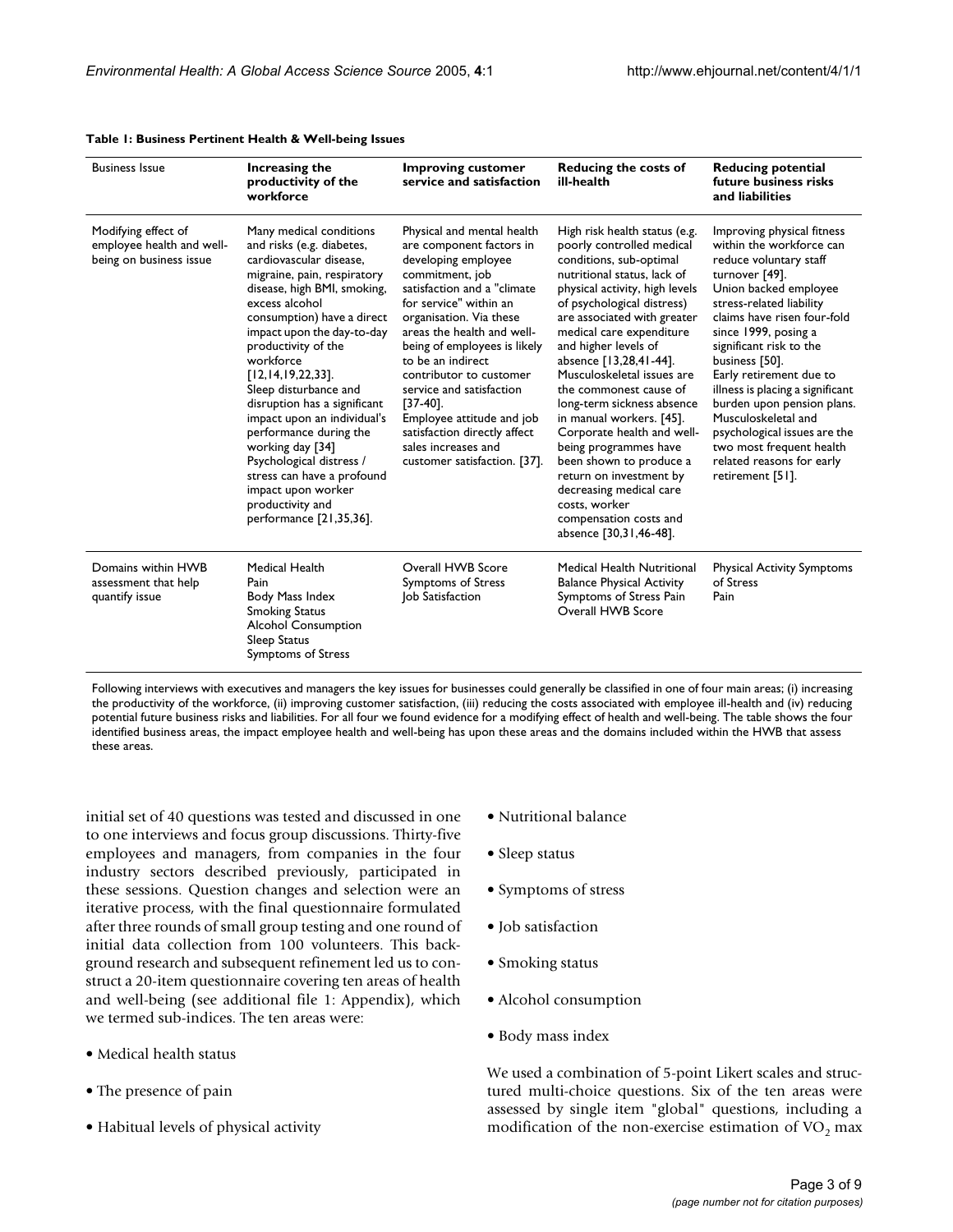question developed by Jackson and Ross[18]. Body mass index was scored according to desired ranges for the general population, as recommended by the World Health Organisation and the Department of Health. The remaining three areas (nutritional balance, sleep status and symptoms of stress) were assessed by multiple items. The number of possible responses to each of the sleep questions were reduced from an initial five responses to four, as the additional response was not found to be helpful as a discriminator. The checklist for the medical health question was developed according to current best available evidence for medical conditions impacting upon key business issues[12,19-23]. A single, non-scoring question on self perception of effectiveness at work was also included, not to replicate existing more detailed productivity measures, but to act as a global screening question to examine the relationship between health and work effectiveness in population analysis. The answer to each question was scored on a scale from zero to one-hundred. This was used as the relevant HWB sub-index for single item variables. The question scores for multi-item variables were averaged to give a zero to one-hundred subindex score (see additional file 1: Appendix for full scoring algorithm). The overall HWB score was computed by summing and then averaging all ten sub-index scores, giving equal weight to each of the ten areas.

# *Subjects*

Three thousand full time employees of three UK-based organisations (one insurance company, one telecommunications company and one consumer goods manufacturer) were invited to complete the questionnaire via the internet. All data transmission utilised 128-bit encryption and all data storage was fully compliant with the UK Data Protection Act (1998). All participants were required to electronically sign an agreement for their anonymised data to be used in amalgamated format for purposes of research. A draw with a prize of a weekend break was offered as an incentive to participate for each company group. Thirty employees re-took the questionnaire four weeks after the initial completion date in order to provide test re-test data.

As well as completing the newly developed questionnaire, participants were also asked to concurrently complete the Short Form 36 (SF-36) and part B of the World Health Organisation's Health and Work Performance (WHO-HPQ) questionnaire in order to assess criterion validity[24,25]. The SF-36 was chosen as it is a "gold standard" health-related quality of life measure and because there is some overlap with the HWB assessment in the constructs it assesses. There are a number of well validated productivity measures available for use in the workplace, however the WHO-HPQ was chosen as it is a general productivity measure applicable to both those who have a

diagnosed disease and those that do not [26]. Others have shown a clear relationship between health risk and productivity, it was therefore important for the validation of our questionnaire that this was replicated[12].

For each participant in the study details on age, gender, sickness absence in the preceding three months, company position, marital status and weekly working hours were also collected.

# *Data analysis*

All data analysis was carried out using *Statistica*, a statistical software package distributed by Statsoft Inc. (Tulsa, USA. [http://www.statsoft.com\)](http://www.statsoft.com)

# **Results**

Of the 3000 employees invited to participate in the study, 2224 completed the questionnaires (74% response rate). Online completion ensured that there were no missing data points in completed questionnaires. The mean age was 38.1 years (standard deviation 10.7). Fifty-nine per cent of respondents were female (see table 2). Age and gender of respondents accurately reflected the demographics of the three company populations as a whole. The average completion time for the HWB assessment was eight minutes.

# *Questionnaire validation*

Principal components factor analysis of the three multiitem variables showed that for each the number of factors extracted was 1. Inter-item correlation, as assessed by the Cronbach  $\alpha$  value, for each of these three scales was good (see table 3). General linear model analysis indicated that of age, gender, sickness absence, company position, marital status and weekly working hours the only variables that remained a significant predictor of HWB score were sickness absence and age ( $p < 0.0001$  for both).

# *Comparison with SF-36 scores*

Significant correlations were seen between the SF-36 scales that assessed similar areas of health as the HWB sub-indices, namely, bodily pain vs. presence of pain  $(r =$ 0.79), mental health vs. symptoms of stress ( $r = 0.70$ ) and mental component summary measure (MCS) vs. stress (r = 0.71). Additionally, there was a clear association between the overall HWB score and the General Health and Vitality scores of the SF-36 ( $r = 0.59$  and 0.49 respectively). All SF-36 multi-item scales were significantly correlated with the overall HWB score ( $p \le 0.01$ ).

# *WHO-HPQ data*

The 2224 individuals who completed the HWB assessment and the SF-36 also completed part B of the WHO-HPQ. The output from the WHO-HPQ is a calculated productivity decrement for each respondent, i.e. the propor-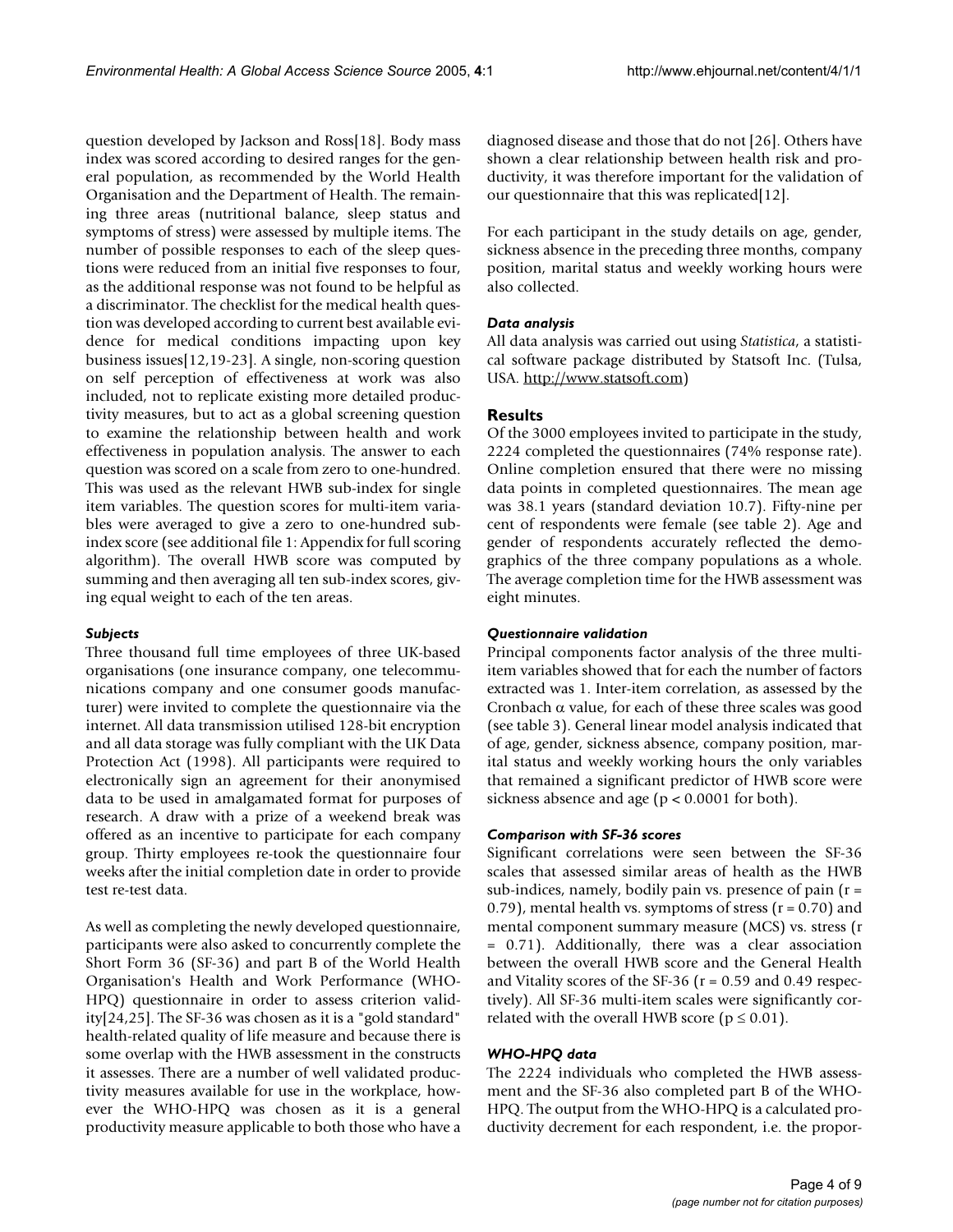| Gender                      | Male:                | 41% |  |
|-----------------------------|----------------------|-----|--|
|                             | Female:              | 59% |  |
| Average Age (years)         | 38.1 (SD: 10.7)      |     |  |
| <b>Marital Status</b>       | Single:              | 34% |  |
|                             | Married:             | 59% |  |
|                             | Separated / Widowed: | 7%  |  |
| <b>Weekly Working Hours</b> | < 40:                | 47% |  |
|                             | $40 - 50$ :          | 41% |  |
|                             | $50 - 60$ :          | 9%  |  |
|                             | $60 +$ :             | 3%  |  |
| Annual Gross Income $(E)$   | $< 10,000$ :         | 13% |  |
|                             | 10,000-19,999:       | 27% |  |
|                             | 20,000-29,999:       | 30% |  |
|                             | 30,000-49,999:       | 21% |  |
|                             | $50,000 +:$          | 9%  |  |
| Company Position            | Junior:              | 49% |  |
|                             | Middle:              | 40% |  |
|                             | Senior:              | 11% |  |

#### **Table 2: Participant characteristics**

**Table 3:** α **values for the multi-item variables of the HWB**

| <b>Scale</b>        | <b>Number of items</b> | Cronbach $\alpha$ |
|---------------------|------------------------|-------------------|
| Symptoms of stress  |                        | 0.83              |
| Sleep status        |                        | 0.70              |
| Nutritional balance |                        | 0.73              |

tion of the week that the individual is not working optimally, either because they are absent or because they are not working effectively (so called "presenteeism")[24]. Mean productivity decrement for the population was 26.4% of weekly working time (SD 20.9), median 20% ( $25<sup>th</sup>$  percentile was 10% and  $75<sup>th</sup>$  percentile was 33.5%)

A negative correlation between the HWB score and calculated productivity decrement was observed (r = -0.4, p < 0.0001), i.e. better health status, as measured by the HWB assessment, was associated with less weekly productivity decrement.

General linear model analysis indicated that age and the overall HWB score were the only two variables that remained as significant predictors of weekly productivity decrement ( $p < 0.0001$  for both).

The 75th percentile figure of 33.5% productivity decrement per week was taken as the cut-off for achieving the productivity standard within the current population.

Similarly, the lower quartile HWB score of 52.1 was used as the cut-off to define poor health.  $2 \times 2$  table analysis using these cut-offs demonstrates an odds ratio of 3.62 (95% confidence limits, 2.93 to 4.47) for making the productivity standard if HWB score is above the lower quartile value, Chi squares 158.82 (Yates Corrected), p < 0.0001.

There was a significant correlation between the single question on effectiveness contained in the HWB assessment and the productivity decrement, as calculated by the WHO-HPQ, (r = -0.59, p < 0.0001).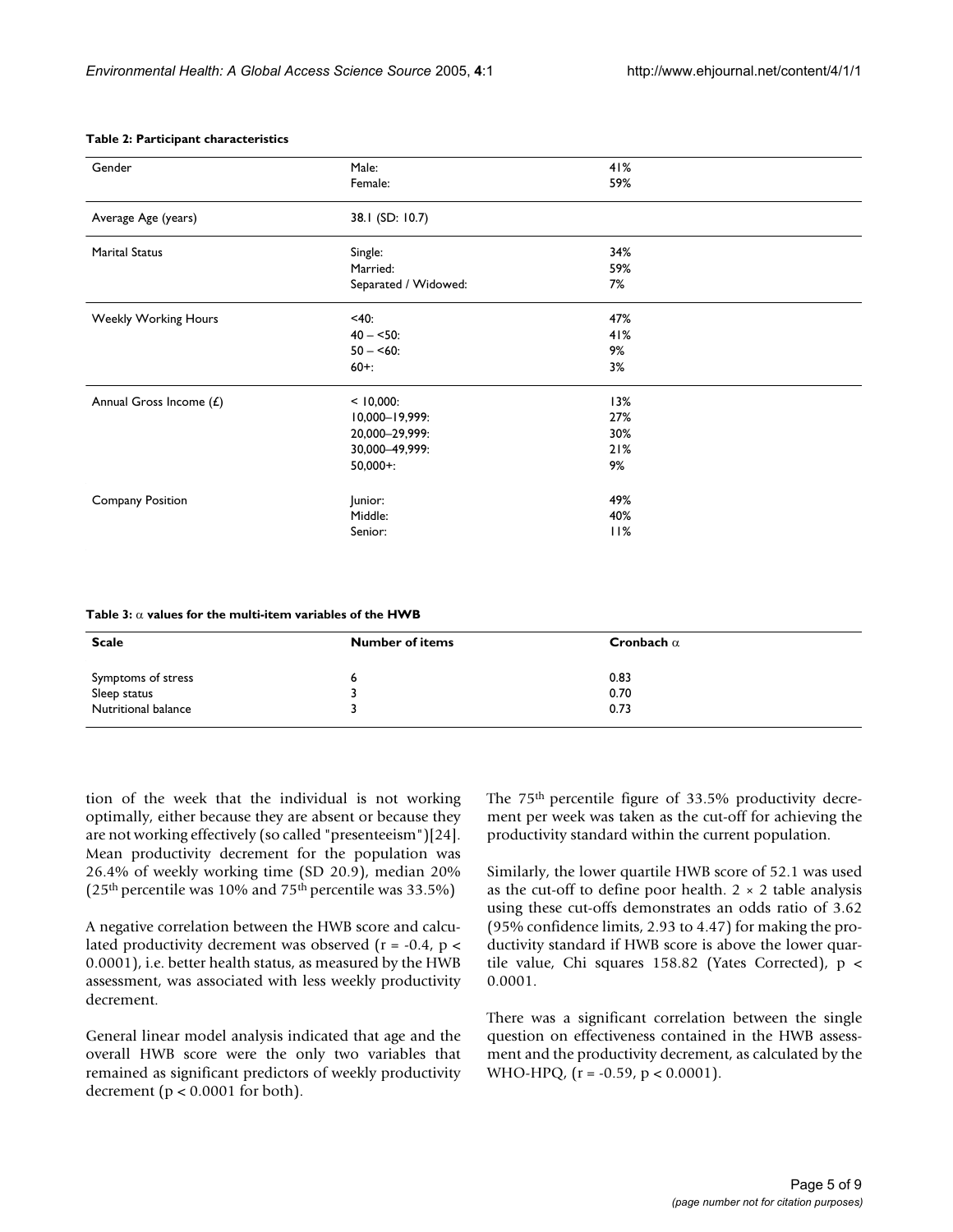|                          | Mean score | Median score | Standard deviation | 25 <sup>th</sup> percentile | 75 <sup>th</sup> percentile |
|--------------------------|------------|--------------|--------------------|-----------------------------|-----------------------------|
| HWB score                | 61.4       | 62.1         | 13.7               | 52.1                        | 71.0                        |
| Medical health           | 62.4       | 100          | 41.3               | 25.0                        | 100                         |
| Pain                     | 71.2       | 75.0         | 21.9               | 50.0                        | 75.0                        |
| Physical activity        | 26.3       | 0            | 38.1               | 0                           | 50.0                        |
| <b>Nutrition</b>         | 57.5       | 58.3         | 19.0               | 41.7                        | 75.0                        |
| Sleep                    | 62.3       | 66.7         | 23.8               | 50.0                        | 83.3                        |
| <b>Stress</b>            | 55.7       | 58.3         | 18.2               | 41.7                        | 70.8                        |
| Job satisfaction         | 59.0       | 75.0         | 30.2               | 50.0                        | 75.0                        |
| Smoking status           | 77.5       | 100          | 41.8               | 100                         | 100                         |
| Alcohol consumption      | 92.2       | 100          | 26.8               | 100                         | 100                         |
| Body Mass Index<br>score | 49.7       | 25.0         | 42.2               | 25.0                        | 100                         |

<span id="page-5-0"></span>**Table 4: Overall HWB score plus the ten component sub-index scores for the 2224 questionnaire respondents.**

### *Test re-test validity for the HWB assessment*

Thirty individuals re-took the HWB assessment four weeks after their original completion date. During this time no information or intervention with regard to health and well-being was delivered to them. The correlation between HWB scores at both time points was excellent (r = 0.90), with no significant differences between mean scores or variance of the data sets.

# *HWB scores across the population*

Table [4](#page-5-0) gives the means, medians, standard deviations and inter-quartile values for the HWB score and sub-indices. The distribution of the HWB score was normal, therefore parametric measures were used to analyse differences between independent groups (t-test). There were no significant differences between the HWB score of males and females or between those who typically worked more than 40 hours and those who did not. There was, however, a significant difference in HWB score between those in senior positions within the company and those within junior positions (mean HWB scores 62.9 and 60.7 respectively,  $p < 0.001$ ). Similarly, those who had less than three days sickness absence in the preceding three months had better HWB scores than those who had more sickness absence (means scores 64.0 and 55.2 respectively,  $p \lt \theta$ 0.0001).

#### **Discussion**

The association between employee health status and costs incurred by employers is incontrovertible. Numerous studies have clearly shown how health risk factors directly impact upon medical care costs, short- and long-term absence and workers' compensation[11,27-29]. Additionally, more recent research is confirming what many of us "intuitively" knew; that the health and well-being of the workforce has a direct impact upon work performance[12]. Despite this growing body of evidence, many corporations have been slow to implement appropriate measures to assess, intervene and improve the health of their workforce. The reason for this inertia is unclear, especially as corporate health promotion and management programmes have repeatedly been shown to generate a return on investment (ROI) [30-32]. A possible explanation may be that whilst medical care costs are inexorably increasing, by focusing solely upon costs and cost savings we miss capturing corporate leaders' imagination and vision. Combining the message of cost savings with productivity and performance enhancements may just strike the right balance. Measures such as the WHO-HPQ now allow us to objectively measure productivity and, as we have confirmed in this paper, health risk status is an integral component of this construct.

As already mentioned, although well-established questionnaires have been extensively validated in many different populations the data that is generated is often of limited value in specifically directing health and wellbeing interventions. We have presented the first steps of the development and validation of a health risk appraisal measure that has been specifically designed for use in the corporate setting. As well as having good content, criterion and construct validity, the generated data can help health promotion specialists develop appropriate and targeted interventions for the respondent population. The questionnaire provides information on areas such as nutritional choices, levels of habitual physical activity, sleep difficulties and stress symptoms. Amalgamated answers can be used to ensure the correct and most appropriate health interventions are delivered to the population being assessed. In addition, the single question on work effectiveness can be used to confirm the link between the health of the population being studied and their performance, prior to more in-depth evaluations of productivity such as can be made with a specific productivity measure.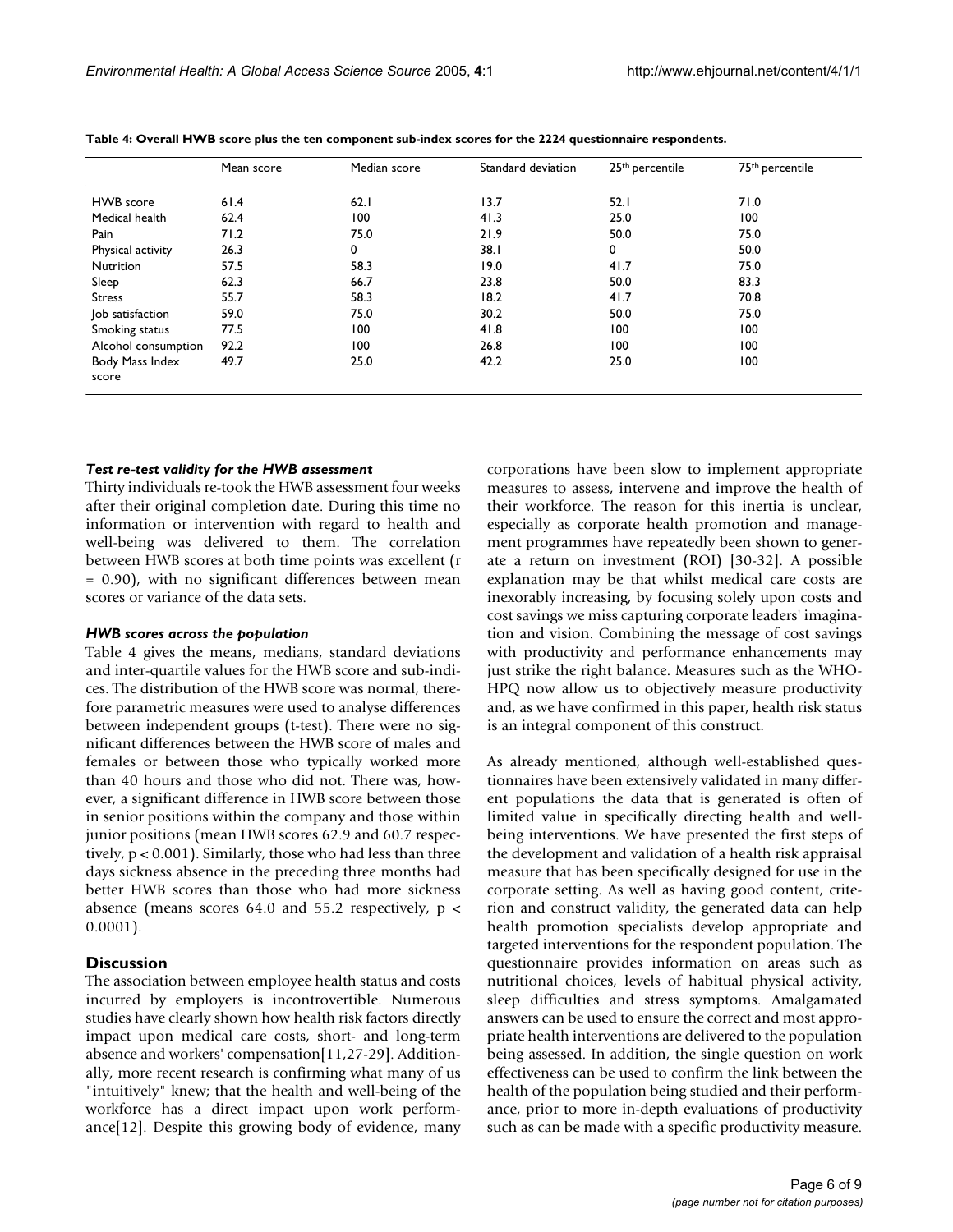One would naturally expect those individuals who have taken more time off due to illness to have worse health than those who have been absent for less time. We have demonstrated that sickness absence in the preceding three months is a significant predictor of HWB score and remains so when other variables are controlled for. This is an indication that the HWB assessment is indeed measuring the health and well-being issues that are critical to businesses as a whole. Further confirmation of the discriminant validity of the HWB assessment is needed, however a suggestion that it can detect real differences in health status between groups is also seen in the significantly better scores observed between those with more senior positions as compared with those in junior positions. This difference possibly reflects the better financial rewards, the better access to healthy alternatives and the superior levels of job control associated with more senior corporate positions.

The fact that the HWB score and sub-indices were significantly correlated with the broadly similar SF-36 multi-tem scales is an indication that the majority of the constructs assessed by the SF-36 are at least partially reflected in the HWB.

Productivity whilst at work can be influenced by a multitude of different factors, however as demonstrated by Burton and colleagues, health is a major contributor[12]. Our study has confirmed this clear relationship between level of health risk and productivity decrement, which remains significant even when other possible confounders are taken into account. Additionally, we have demonstrated that there is an odds ratio of 3.62 of making the productivity standard for those with good health as compared with those with poor health. This information can quite easily be used by corporations to model future productivity gains and to calculate a likely ROI for the institution of a health promotion programme.

Although these initial results appear promising, data collection from a larger employee sample, from different sectors and incorporating a wider age range, is necessary in order to confirm that our observations still hold true. Normalising the scoring (as is often performed with SF-36 data) would also make interpretation easier and more user friendly. Additionally, longitudinal data on whether the HWB assessment can be used as a predictive tool for populations, and hence provide businesses with visibility on how their employee health status issues are likely to affect their bottom line, is the logical next step. This process is already underway in four multinational organisations with populations in both the USA and the UK and is being overseen by the Institute for Health and Productivity Management (IHPM).

# **Conclusion**

In summary we present a new health risk measure, the Health and Well-being Assessment (HWB), which has the following key features:

(i) has been specifically designed for the corporate environment addressing the health and well-being issues that affect key business drivers

(ii) is quick, easy and free to use

(iii) the generated data is useful for guiding future interventions

By combining medical health issues with other more "lifestyle" and well-being focused areas within a short, easy to use questionnaire we believe that we have created a useful corporate tool.

# **List of Abbreviations**

GHQ – General Health Questionnaire

HWB – Health and well-being

ROI – Return on Investment

SF-36 – Short Form 36 questionnaire

WHO-HPQ – World Health Organisation Health and Work Productivity Questionnaire

# **Competing Interests**

PM has a part-time salaried role with health and wellbeing business consultants Vielife.

No other financial competing interests

No non-financial competing interests.

# **Authors' contributions**

PM performed all of the work that is contained within this paper.

# **Additional material**

# **Additional File 1**

*Health & Well-being Questionnaire Questionnaire and scoring algorithms.* Click here for file [\[http://www.biomedcentral.com/content/supplementary/1476-](http://www.biomedcentral.com/content/supplementary/1476-069X-4-1-S1.doc) 069X-4-1-S1.doc]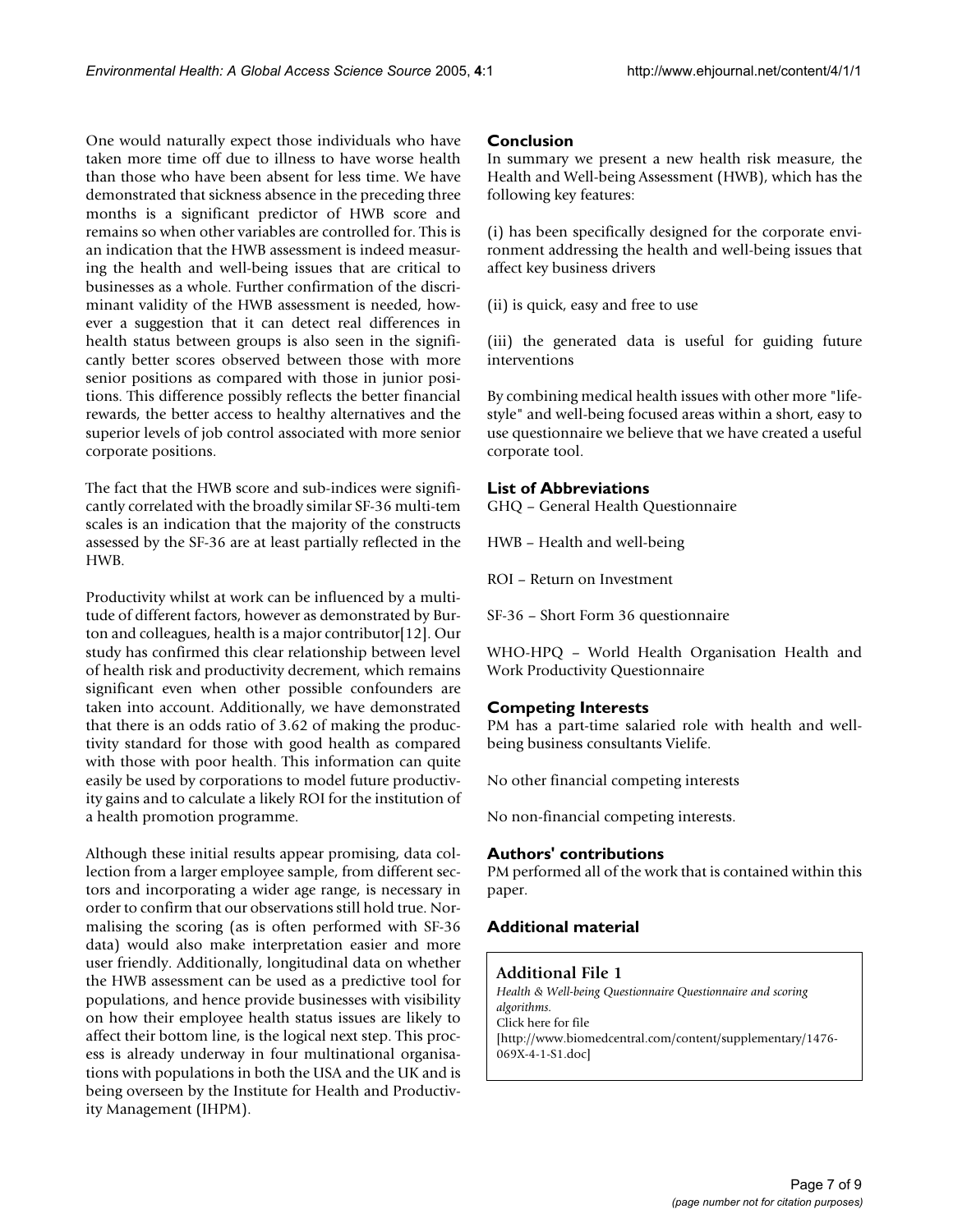#### **Acknowledgements**

The author would like to thank Dr John Gobble for advice during questionnaire development, Dr Denise Syndercombe-Court for statistical guidance and Ms Jessica Colling for reviewing the manuscript.

#### **References**

- 1. Dixon S: **Implications of population ageing for the labour market.** *Labour Market Trends* 2003, **111:**67-76 [[http://www.statis](http://www.statistics.gov.uk/CCI/article.asp?ID=374) [tics.gov.uk/CCI/article.asp?ID=374](http://www.statistics.gov.uk/CCI/article.asp?ID=374)].
- 2. Whitmer RW, Pelletier KR, Anderson DR, Baase CM, Frost GJ: **[A](http://www.ncbi.nlm.nih.gov/entrez/query.fcgi?cmd=Retrieve&db=PubMed&dopt=Abstract&list_uids=14506336) [wake-up call for corporate america.](http://www.ncbi.nlm.nih.gov/entrez/query.fcgi?cmd=Retrieve&db=PubMed&dopt=Abstract&list_uids=14506336)** *J Occup Environ Med* 2003, **45:**916-925.
- 3. Soubbotina TP, Sheram KA: **Growth of the service sector.** In *Beyond Economic Growth: Meeting the challenges of global development* Washington DC, The World Bank; 2000:50-54.
- 4. Rajaratnam SM, Arendt J: **[Health in a 24-h society.](http://www.ncbi.nlm.nih.gov/entrez/query.fcgi?cmd=Retrieve&db=PubMed&dopt=Abstract&list_uids=11583769)** *Lancet* 2001, **358:**999-1005.
- 5. Flegal KM, Carroll MD, Ogden CL, Johnson CL: **[Prevalence and](http://www.ncbi.nlm.nih.gov/entrez/query.fcgi?cmd=Retrieve&db=PubMed&dopt=Abstract&list_uids=12365955) [trends in obesity among US adults, 1999-2000.](http://www.ncbi.nlm.nih.gov/entrez/query.fcgi?cmd=Retrieve&db=PubMed&dopt=Abstract&list_uids=12365955)** *JAMA* 2002, **288:**1723-1727.
- 6. Kivimaki M, Vahtera J, Ferrie JE, Hemingway H, Pentti J: **[Organisa](http://www.ncbi.nlm.nih.gov/entrez/query.fcgi?cmd=Retrieve&db=PubMed&dopt=Abstract&list_uids=11706148)[tional downsizing and musculoskeletal problems in employ](http://www.ncbi.nlm.nih.gov/entrez/query.fcgi?cmd=Retrieve&db=PubMed&dopt=Abstract&list_uids=11706148)[ees: a prospective study.](http://www.ncbi.nlm.nih.gov/entrez/query.fcgi?cmd=Retrieve&db=PubMed&dopt=Abstract&list_uids=11706148)** *Occup Environ Med* 2001, **58:**811-817.
- 7. Powell KE, Thompson PD, Caspersen CJ, Kendrick JS: **[Physical](http://www.ncbi.nlm.nih.gov/entrez/query.fcgi?cmd=Retrieve&db=PubMed&dopt=Abstract&list_uids=3555525) [activity and the incidence of coronary heart disease.](http://www.ncbi.nlm.nih.gov/entrez/query.fcgi?cmd=Retrieve&db=PubMed&dopt=Abstract&list_uids=3555525)** *Annu Rev Public Health* 1987, **8:**253-287.
- 8. Doll R, Peto R, Wheatley K, Gray R, Sutherland I: **[Mortality in rela](http://www.ncbi.nlm.nih.gov/entrez/query.fcgi?cmd=Retrieve&db=PubMed&dopt=Abstract&list_uids=7755693)[tion to smoking: 40 years' observations on male British doc](http://www.ncbi.nlm.nih.gov/entrez/query.fcgi?cmd=Retrieve&db=PubMed&dopt=Abstract&list_uids=7755693)[tors 1.](http://www.ncbi.nlm.nih.gov/entrez/query.fcgi?cmd=Retrieve&db=PubMed&dopt=Abstract&list_uids=7755693)** *BMJ* 1994, **309:**901-911.
- 9. Doll R, Peto R, Hall E, Wheatley K, Gray R: **[Mortality in relation](http://www.ncbi.nlm.nih.gov/entrez/query.fcgi?cmd=Retrieve&db=PubMed&dopt=Abstract&list_uids=7950661) [to consumption of alcohol: 13 years' observations on male](http://www.ncbi.nlm.nih.gov/entrez/query.fcgi?cmd=Retrieve&db=PubMed&dopt=Abstract&list_uids=7950661) [British doctors.](http://www.ncbi.nlm.nih.gov/entrez/query.fcgi?cmd=Retrieve&db=PubMed&dopt=Abstract&list_uids=7950661)** *BMJ* 1994, **309:**911-918.
- 10. Kivimaki M, Leino-Arjas P, Luukkonen R, Riihimaki H, Vahtera J, Kirjonen J: **[Work stress and risk of cardiovascular mortality: pro](http://www.ncbi.nlm.nih.gov/entrez/query.fcgi?cmd=Retrieve&db=PubMed&dopt=Abstract&list_uids=12386034)[spective cohort study of industrial employees.](http://www.ncbi.nlm.nih.gov/entrez/query.fcgi?cmd=Retrieve&db=PubMed&dopt=Abstract&list_uids=12386034)** *BMJ* 2002, **325:**857.
- 11. Anderson DR, Whitmer RW, Goetzel RZ, Ozminkowski RI, Dunn RL, Wasserman J, Serxner S: **[The relationship between modifia](http://www.ncbi.nlm.nih.gov/entrez/query.fcgi?cmd=Retrieve&db=PubMed&dopt=Abstract&list_uids=11184118)[ble health risks and group-level health care expenditures.](http://www.ncbi.nlm.nih.gov/entrez/query.fcgi?cmd=Retrieve&db=PubMed&dopt=Abstract&list_uids=11184118) Health Enhancement Research Organization (HERO) [Research Committee.](http://www.ncbi.nlm.nih.gov/entrez/query.fcgi?cmd=Retrieve&db=PubMed&dopt=Abstract&list_uids=11184118)** *Am J Health Promot* 2000, **15:**45-52.
- 12. Burton WN, Conti DJ, Chen CY, Schultz AB, Edington DW: **[The](http://www.ncbi.nlm.nih.gov/entrez/query.fcgi?cmd=Retrieve&db=PubMed&dopt=Abstract&list_uids=10529942) [role of health risk factors and disease on worker](http://www.ncbi.nlm.nih.gov/entrez/query.fcgi?cmd=Retrieve&db=PubMed&dopt=Abstract&list_uids=10529942) [productivity.](http://www.ncbi.nlm.nih.gov/entrez/query.fcgi?cmd=Retrieve&db=PubMed&dopt=Abstract&list_uids=10529942)** *J Occup Environ Med* 1999, **41:**863-877.
- 13. Burton WN, Chen CY, Schultz AB, Edington DW: **[The economic](http://www.ncbi.nlm.nih.gov/entrez/query.fcgi?cmd=Retrieve&db=PubMed&dopt=Abstract&list_uids=9777562) [costs associated with body mass index in a workplace.](http://www.ncbi.nlm.nih.gov/entrez/query.fcgi?cmd=Retrieve&db=PubMed&dopt=Abstract&list_uids=9777562)** *J Occup Environ Med* 1998, **40:**786-792.
- 14. Halpern MT, Shikiar R, Rentz AM, Khan ZM: **[Impact of smoking](http://www.ncbi.nlm.nih.gov/entrez/query.fcgi?cmd=Retrieve&db=PubMed&dopt=Abstract&list_uids=11544387) [status on workplace absenteeism and productivity.](http://www.ncbi.nlm.nih.gov/entrez/query.fcgi?cmd=Retrieve&db=PubMed&dopt=Abstract&list_uids=11544387)** *Tob Control* 2001, **10:**233-238.
- 15. Matthews CE, Ockene IS, Freedson PS, Rosal MC, Merriam PA, Hebert JR: **[Moderate to vigorous physical activity and risk of](http://www.ncbi.nlm.nih.gov/entrez/query.fcgi?cmd=Retrieve&db=PubMed&dopt=Abstract&list_uids=12165677) [upper-respiratory tract infection 1.](http://www.ncbi.nlm.nih.gov/entrez/query.fcgi?cmd=Retrieve&db=PubMed&dopt=Abstract&list_uids=12165677)** *Med Sci Sports Exerc* 2002, **34:**1242-1248.
- 16. Jacobson BH, Aldana SG: **[Relationship between frequency of](http://www.ncbi.nlm.nih.gov/entrez/query.fcgi?cmd=Retrieve&db=PubMed&dopt=Abstract&list_uids=11765673) [aerobic activity and illness-related absenteeism in a large](http://www.ncbi.nlm.nih.gov/entrez/query.fcgi?cmd=Retrieve&db=PubMed&dopt=Abstract&list_uids=11765673) [employee sample.](http://www.ncbi.nlm.nih.gov/entrez/query.fcgi?cmd=Retrieve&db=PubMed&dopt=Abstract&list_uids=11765673)** *J Occup Environ Med* 2001, **43:**1019-1025.
- 17. Hildebrandt VH, Bongers PM, Dul J, van Dijk FJ, Kemper HC: **[The](http://www.ncbi.nlm.nih.gov/entrez/query.fcgi?cmd=Retrieve&db=PubMed&dopt=Abstract&list_uids=11100945) [relationship between leisure time, physical activities and](http://www.ncbi.nlm.nih.gov/entrez/query.fcgi?cmd=Retrieve&db=PubMed&dopt=Abstract&list_uids=11100945) musculoskeletal symptoms and disability in worker popula[tions 1.](http://www.ncbi.nlm.nih.gov/entrez/query.fcgi?cmd=Retrieve&db=PubMed&dopt=Abstract&list_uids=11100945)** *Int Arch Occup Environ Health* 2000, **73:**507-518.
- 18. **Evaluating Aerobic Fitness.** In *Measurement for Evaluation in Physical Education and Exercise Science* Edited by: Baumgartner TA and Jackson AS. WCB McGraw-Hill; 1999.
- 19. Burton WN, Conti DJ, Chen CY, Schultz AB, Edington DW: **[The](http://www.ncbi.nlm.nih.gov/entrez/query.fcgi?cmd=Retrieve&db=PubMed&dopt=Abstract&list_uids=12085478) [economic burden of lost productivity due to migraine head](http://www.ncbi.nlm.nih.gov/entrez/query.fcgi?cmd=Retrieve&db=PubMed&dopt=Abstract&list_uids=12085478)[ache: a specific worksite analysis.](http://www.ncbi.nlm.nih.gov/entrez/query.fcgi?cmd=Retrieve&db=PubMed&dopt=Abstract&list_uids=12085478)** *J Occup Environ Med* 2002, **44:**523-529.
- 20. Burton WN, Conti DJ, Chen CY, Schultz AB, Edington DW: **[The](http://www.ncbi.nlm.nih.gov/entrez/query.fcgi?cmd=Retrieve&db=PubMed&dopt=Abstract&list_uids=11201771) [impact of allergies and allergy treatment on worker](http://www.ncbi.nlm.nih.gov/entrez/query.fcgi?cmd=Retrieve&db=PubMed&dopt=Abstract&list_uids=11201771) [productivity.](http://www.ncbi.nlm.nih.gov/entrez/query.fcgi?cmd=Retrieve&db=PubMed&dopt=Abstract&list_uids=11201771)** *J Occup Environ Med* 2001, **43:**64-71.
- 21. Conti DJ, Burton WN: **[The economic impact of depression in a](http://www.ncbi.nlm.nih.gov/entrez/query.fcgi?cmd=Retrieve&db=PubMed&dopt=Abstract&list_uids=7823220) [workplace.](http://www.ncbi.nlm.nih.gov/entrez/query.fcgi?cmd=Retrieve&db=PubMed&dopt=Abstract&list_uids=7823220)** *J Occup Med* 1994, **36:**983-988.
- 22. Goetzel RZ, Hawkins K, Ozminkowski RJ, Wang S: **[The health and](http://www.ncbi.nlm.nih.gov/entrez/query.fcgi?cmd=Retrieve&db=PubMed&dopt=Abstract&list_uids=12553174) [productivity cost burden of the "top 10" physical and mental](http://www.ncbi.nlm.nih.gov/entrez/query.fcgi?cmd=Retrieve&db=PubMed&dopt=Abstract&list_uids=12553174)**

**[health conditions affecting six large U.S. employers in 1999.](http://www.ncbi.nlm.nih.gov/entrez/query.fcgi?cmd=Retrieve&db=PubMed&dopt=Abstract&list_uids=12553174)** *J Occup Environ Med* 2003, **45:**5-14.

- 23. Goetzel RZ, Long SR, Ozminkowski RJ, Hawkins K, Wang S, Lynch W: **[Health, absence, disability, and presenteeism cost esti](http://www.ncbi.nlm.nih.gov/entrez/query.fcgi?cmd=Retrieve&db=PubMed&dopt=Abstract&list_uids=15076658)[mates of certain physical and mental health conditions](http://www.ncbi.nlm.nih.gov/entrez/query.fcgi?cmd=Retrieve&db=PubMed&dopt=Abstract&list_uids=15076658) [affecting U.S. employers.](http://www.ncbi.nlm.nih.gov/entrez/query.fcgi?cmd=Retrieve&db=PubMed&dopt=Abstract&list_uids=15076658)** *J Occup Environ Med* 2004, **46:**398-412.
- 24. Kessler RC, Barber C, Beck A, Berglund P, Cleary PD, McKenas D, Pronk N, Simon G, Stang P, Ustun TB, Wang P: **[The World Health](http://www.ncbi.nlm.nih.gov/entrez/query.fcgi?cmd=Retrieve&db=PubMed&dopt=Abstract&list_uids=12625231) [Organization Health and Work Performance Questionnaire](http://www.ncbi.nlm.nih.gov/entrez/query.fcgi?cmd=Retrieve&db=PubMed&dopt=Abstract&list_uids=12625231) [\(HPQ\).](http://www.ncbi.nlm.nih.gov/entrez/query.fcgi?cmd=Retrieve&db=PubMed&dopt=Abstract&list_uids=12625231)** *J Occup Environ Med* 2003, **45:**156-174.
- 25. **Scores and measurements: validity, reliability, sensitivity.** In *Quality of Life: Assessment, analysis and interpretation* Edited by: Fayers PM and Machin D. Chichester, Wiley; 2001.
- 26. Lynch W, Riedel JE: *Measuring Employee Productivity* IHPM and William M. Mercer; 2001.
- 27. Musich S, Napier D, Edington DW: **[The association of health risks](http://www.ncbi.nlm.nih.gov/entrez/query.fcgi?cmd=Retrieve&db=PubMed&dopt=Abstract&list_uids=11411325) [with workers' compensation costs.](http://www.ncbi.nlm.nih.gov/entrez/query.fcgi?cmd=Retrieve&db=PubMed&dopt=Abstract&list_uids=11411325)** *J Occup Environ Med* 2001, **43:**534-541.
- 28. Goetzel RZ, Anderson DR, Whitmer RW, Ozminkowski RJ, Dunn RL, Wasserman J: **[The relationship between modifiable health](http://www.ncbi.nlm.nih.gov/entrez/query.fcgi?cmd=Retrieve&db=PubMed&dopt=Abstract&list_uids=9800168) [risks and health care expenditures. An analysis of the multi](http://www.ncbi.nlm.nih.gov/entrez/query.fcgi?cmd=Retrieve&db=PubMed&dopt=Abstract&list_uids=9800168)employer HERO health risk and cost database. The Health Enhancement Research Organization (HERO) Research [Committee.](http://www.ncbi.nlm.nih.gov/entrez/query.fcgi?cmd=Retrieve&db=PubMed&dopt=Abstract&list_uids=9800168)** *J Occup Environ Med* 1998, **40:**843-854.
- 29. Aldana SG, Pronk NP: **[Health promotion programs, modifiable](http://www.ncbi.nlm.nih.gov/entrez/query.fcgi?cmd=Retrieve&db=PubMed&dopt=Abstract&list_uids=11201768) [health risks, and employee absenteeism.](http://www.ncbi.nlm.nih.gov/entrez/query.fcgi?cmd=Retrieve&db=PubMed&dopt=Abstract&list_uids=11201768)** *J Occup Environ Med* 2001, **43:**36-46.
- 30. Golaszewski T, Snow D, Lynch W, Yen L, Solomita D: **[A benefit-to](http://www.ncbi.nlm.nih.gov/entrez/query.fcgi?cmd=Retrieve&db=PubMed&dopt=Abstract&list_uids=1464785)[cost analysis of a work-site health promotion program.](http://www.ncbi.nlm.nih.gov/entrez/query.fcgi?cmd=Retrieve&db=PubMed&dopt=Abstract&list_uids=1464785)** *J Occup Med* 1992, **34:**1164-1172.
- 31. Aldana SG: **[Financial impact of health promotion programs: a](http://www.ncbi.nlm.nih.gov/entrez/query.fcgi?cmd=Retrieve&db=PubMed&dopt=Abstract&list_uids=11502012) [comprehensive review of the literature.](http://www.ncbi.nlm.nih.gov/entrez/query.fcgi?cmd=Retrieve&db=PubMed&dopt=Abstract&list_uids=11502012)** *Am J Health Promot* 2001, **15:**296-320.
- 32. Ozminkowski RJ, Dunn RL, Goetzel RZ, Cantor RI, Murnane J, Harrison M: **[A return on investment evaluation of the Citibank,](http://www.ncbi.nlm.nih.gov/entrez/query.fcgi?cmd=Retrieve&db=PubMed&dopt=Abstract&list_uids=10621522) [N.A., health management program.](http://www.ncbi.nlm.nih.gov/entrez/query.fcgi?cmd=Retrieve&db=PubMed&dopt=Abstract&list_uids=10621522)** *Am J Health Promot* 1999, **14:**31-43.
- 33. Stewart WF, Ricci JA, Chee E, Morganstein D, Lipton R: **[Lost pro](http://www.ncbi.nlm.nih.gov/entrez/query.fcgi?cmd=Retrieve&db=PubMed&dopt=Abstract&list_uids=14612481)[ductive time and cost due to common pain conditions in the](http://www.ncbi.nlm.nih.gov/entrez/query.fcgi?cmd=Retrieve&db=PubMed&dopt=Abstract&list_uids=14612481) [US workforce.](http://www.ncbi.nlm.nih.gov/entrez/query.fcgi?cmd=Retrieve&db=PubMed&dopt=Abstract&list_uids=14612481)** *JAMA* 2003, **290:**2443-2454.
- 34. Stoller MK: **[Economic effects of insomnia.](http://www.ncbi.nlm.nih.gov/entrez/query.fcgi?cmd=Retrieve&db=PubMed&dopt=Abstract&list_uids=7859246)** *Clin Ther* 1994, **16:**873-897.
- 35. Goetzel RZ, Ozminkowski RJ, Sederer LI, Mark TL: **[The business](http://www.ncbi.nlm.nih.gov/entrez/query.fcgi?cmd=Retrieve&db=PubMed&dopt=Abstract&list_uids=11977418) [case for quality mental health services: why employers](http://www.ncbi.nlm.nih.gov/entrez/query.fcgi?cmd=Retrieve&db=PubMed&dopt=Abstract&list_uids=11977418) should care about the mental health and well-being of their [employees.](http://www.ncbi.nlm.nih.gov/entrez/query.fcgi?cmd=Retrieve&db=PubMed&dopt=Abstract&list_uids=11977418)** *J Occup Environ Med* 2002, **44:**320-330.
- 36. Druss BG, Schlesinger M, Allen HMJ: **[Depressive symptoms, sat](http://www.ncbi.nlm.nih.gov/entrez/query.fcgi?cmd=Retrieve&db=PubMed&dopt=Abstract&list_uids=11329394)[isfaction with health care, and 2-year work outcomes in an](http://www.ncbi.nlm.nih.gov/entrez/query.fcgi?cmd=Retrieve&db=PubMed&dopt=Abstract&list_uids=11329394) [employed population.](http://www.ncbi.nlm.nih.gov/entrez/query.fcgi?cmd=Retrieve&db=PubMed&dopt=Abstract&list_uids=11329394)** *Am J Psychiatry* 2001, **158:**731-734.
- 37. Barber L, Hayday S, Bevan S: **From People to Profits.** *Volume 355*. Brighton, UK., The Institute for Employment Studies; 1999.
- 38. Schneider B, White SS, Paul MC: **[Linking service climate and cus](http://www.ncbi.nlm.nih.gov/entrez/query.fcgi?cmd=Retrieve&db=PubMed&dopt=Abstract&list_uids=9577232)[tomer perceptions of service quality: test of a causal model.](http://www.ncbi.nlm.nih.gov/entrez/query.fcgi?cmd=Retrieve&db=PubMed&dopt=Abstract&list_uids=9577232)** *Journal of Applied Psychology* 1998, **83:**150-163.
- 39. Rhoades L, Eisenberger R, Armeli S: **[Affective commitment to](http://www.ncbi.nlm.nih.gov/entrez/query.fcgi?cmd=Retrieve&db=PubMed&dopt=Abstract&list_uids=11596800) [the organization: the contribution of perceived organiza](http://www.ncbi.nlm.nih.gov/entrez/query.fcgi?cmd=Retrieve&db=PubMed&dopt=Abstract&list_uids=11596800)[tional support.](http://www.ncbi.nlm.nih.gov/entrez/query.fcgi?cmd=Retrieve&db=PubMed&dopt=Abstract&list_uids=11596800)** *J Appl Psychol* 2001, **86:**825-836.
- Rahman M, Sen AK: [Effect of job satisfaction on stress, per](http://www.ncbi.nlm.nih.gov/entrez/query.fcgi?cmd=Retrieve&db=PubMed&dopt=Abstract&list_uids=3557622)**[formance and health in self-paced repetitive work.](http://www.ncbi.nlm.nih.gov/entrez/query.fcgi?cmd=Retrieve&db=PubMed&dopt=Abstract&list_uids=3557622)** *Int Arch Occup Environ Health* 1987, **59:**115-121.
- 41. Pronk NP, Goodman MJ, O'Connor PJ, Martinson BC: **[Relationship](http://www.ncbi.nlm.nih.gov/entrez/query.fcgi?cmd=Retrieve&db=PubMed&dopt=Abstract&list_uids=10605975) [between modifiable health risks and short-term health care](http://www.ncbi.nlm.nih.gov/entrez/query.fcgi?cmd=Retrieve&db=PubMed&dopt=Abstract&list_uids=10605975) [charges.](http://www.ncbi.nlm.nih.gov/entrez/query.fcgi?cmd=Retrieve&db=PubMed&dopt=Abstract&list_uids=10605975)** *JAMA* 1999, **282:**2235-2239.
- 42. Yen LT, Edington DW, Witting P: **[Prediction of prospective med](http://www.ncbi.nlm.nih.gov/entrez/query.fcgi?cmd=Retrieve&db=PubMed&dopt=Abstract&list_uids=1564582)[ical claims and absenteeism costs for 1284 hourly workers](http://www.ncbi.nlm.nih.gov/entrez/query.fcgi?cmd=Retrieve&db=PubMed&dopt=Abstract&list_uids=1564582) [from a manufacturing company.](http://www.ncbi.nlm.nih.gov/entrez/query.fcgi?cmd=Retrieve&db=PubMed&dopt=Abstract&list_uids=1564582)** *J Occup Med* 1992, **34:**428-435.
- 43. Weaver MT, Forrester BG, Brown KC, Phillips JA, Hilyer JC, Capilouto EI: **[Health risk influence on medical care costs and utili](http://www.ncbi.nlm.nih.gov/entrez/query.fcgi?cmd=Retrieve&db=PubMed&dopt=Abstract&list_uids=9791645)[zation among 2,898 municipal employees.](http://www.ncbi.nlm.nih.gov/entrez/query.fcgi?cmd=Retrieve&db=PubMed&dopt=Abstract&list_uids=9791645)** *Am J Prev Med* 1998, **15:**250-253.
- 44. Jee SH, O'Donnell MP, Suh I, Kim IS: **[The relationship between](http://www.ncbi.nlm.nih.gov/entrez/query.fcgi?cmd=Retrieve&db=PubMed&dopt=Abstract&list_uids=11349346) [modifiable health risks and future medical care expendi](http://www.ncbi.nlm.nih.gov/entrez/query.fcgi?cmd=Retrieve&db=PubMed&dopt=Abstract&list_uids=11349346)tures: the Korea Medical Insurance Corporation (KMIC) [Study.](http://www.ncbi.nlm.nih.gov/entrez/query.fcgi?cmd=Retrieve&db=PubMed&dopt=Abstract&list_uids=11349346)** *Am J Health Promot* 2001, **15:**244-255.